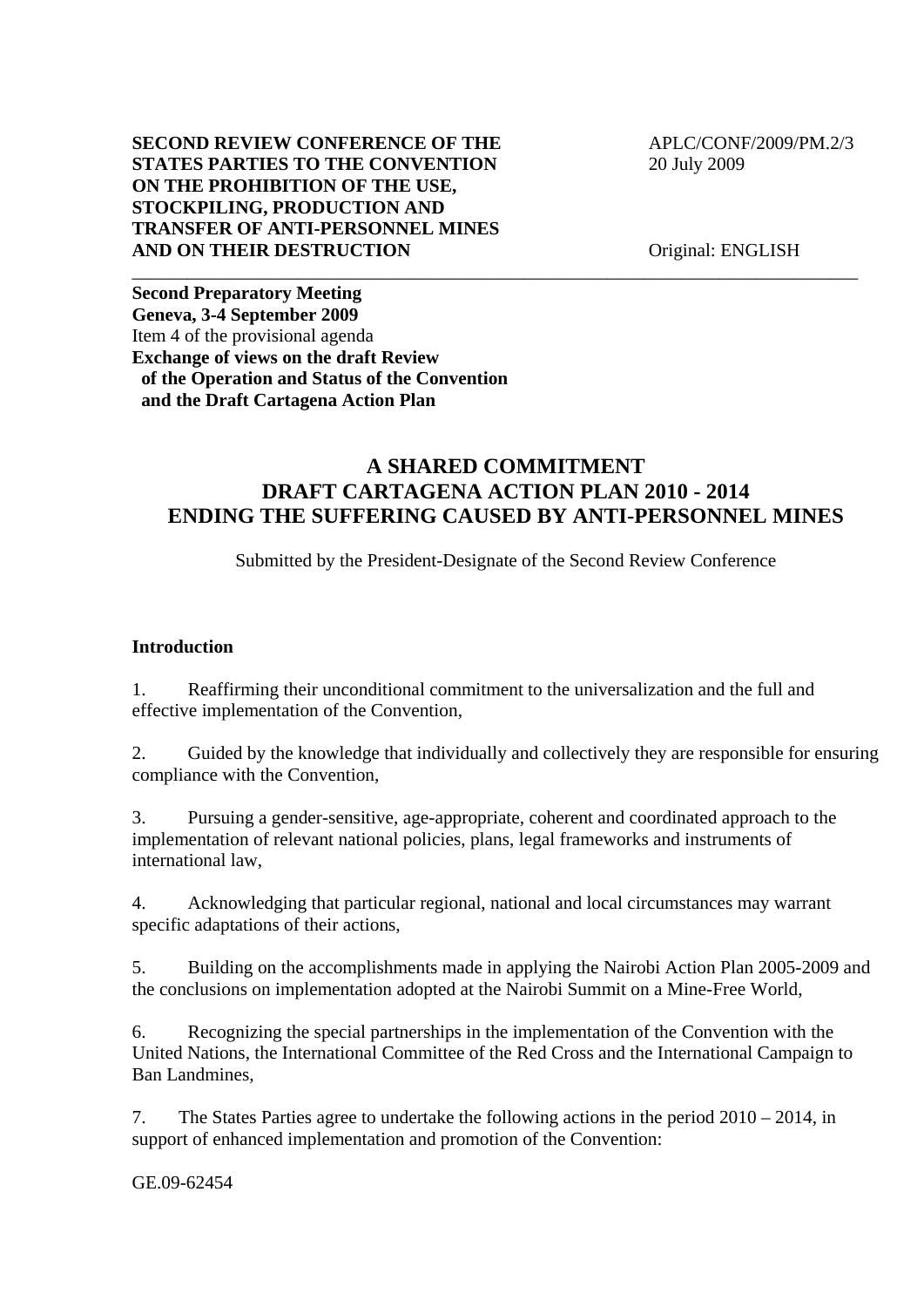# **I. Universalizing the Convention**

8. Universal adherence to the Convention and acceptance of its norm remain essential to achieving a world free of anti-personnel mines. To this end:

### **All States Parties will:**

| <b>Action #1:</b> | Seize every opportunity to promote ratification of and accession to the Convention.                             |
|-------------------|-----------------------------------------------------------------------------------------------------------------|
| <b>Action #2:</b> | Seize every opportunity to promote and encourage adherence to the norms of the<br>Convention.                   |
| <b>Action #3:</b> | Seize every opportunity to promote universal observance of the Convention's norms<br>by armed non-state actors. |
| <b>Action #4:</b> | Condemn, continue to stigmatize and discourage in every possible way any use of                                 |

# **II. Destroying Stockpiled Anti-personnel mines**

anti-personnel mines by any actor.

9. States Parties are resolved to ensure the expeditious and timely destruction of all stockpiled anti-personnel mines in accordance with Article 4, limit to the absolute minimum necessary the number of anti-personnel mines retained under Article 3, prevent further cases of non-compliance, and report as required by Article 7 and in line with the recommendations made by the Ninth Meeting of the States Parties. To this end:

### **States Parties that have missed their deadlines for completion of obligations under Article 4, and thus remain non-compliant with the Convention, will:**

**Action #5:** Immediately comply with Article 4, by committing adequate national resources to fulfil their obligations and, if relevant, actively pursue assistance to this end, present a national plan to ensure immediate compliance, including a completion date and report progress on their efforts to the Co-Chairs of the Standing Committee on Stockpile Destruction on a monthly basis.

### **State Parties yet to complete their obligations under Article 4 will:**

**Action #6:** Take all necessary steps to comply with Article 4, by developing necessary national policies, plans and legal frameworks and destruction capacity and report progress to the Standing Committee on Stockpile Destruction.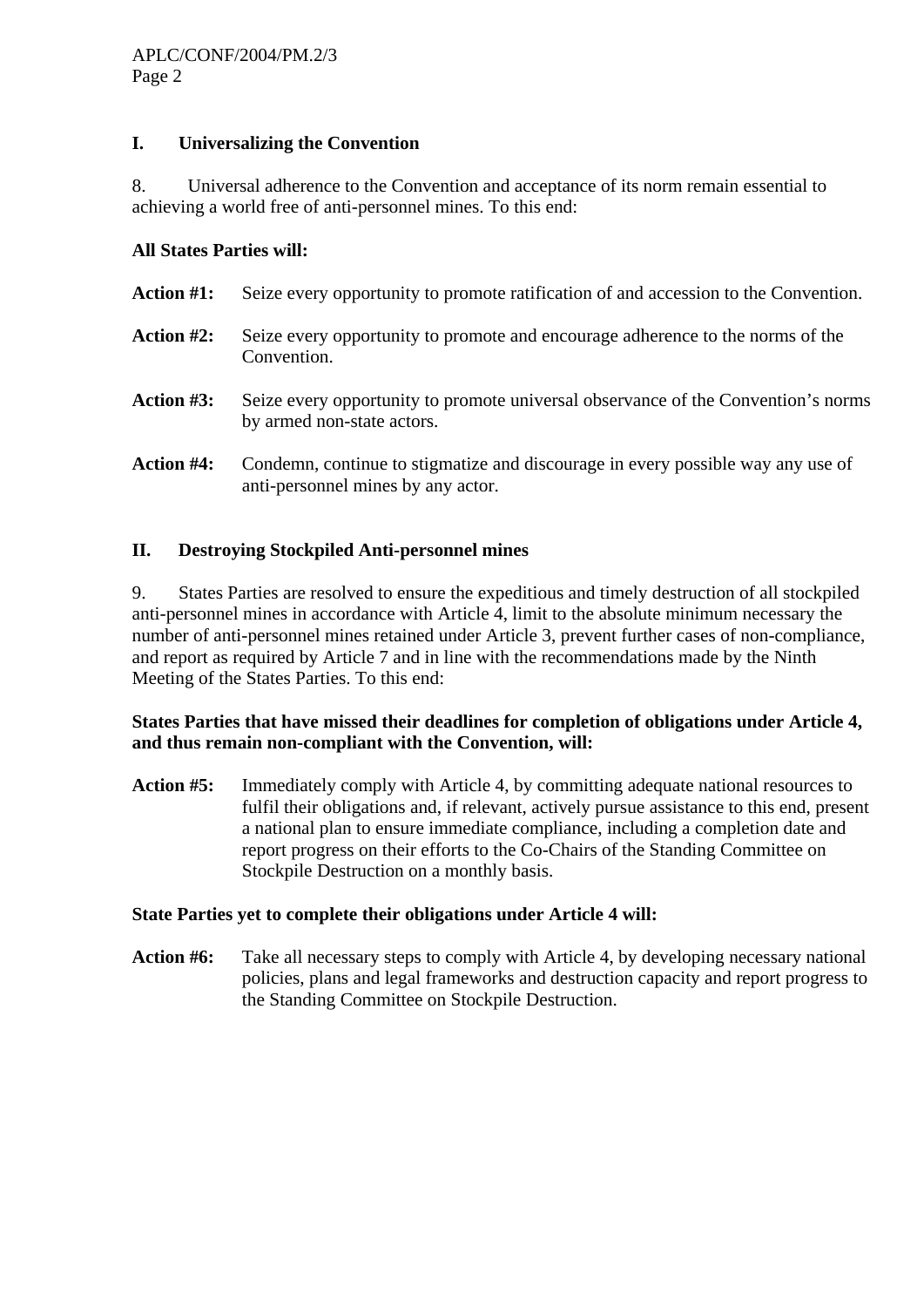## **States Parties that have retained mines under Article 3 of the Convention will:**

**Action #7:** Annually review the number of mines retained to ensure that they constitute the minimum number absolutely necessary for the purposes permitted by the Convention and destroy all those exceeding that number, report on the plans for and actual use of such mines, explain any increase or decrease in the number of retained mines and explore available alternatives to using live mines for training and research activities.

### **All States Parties will:**

**Action #8:** Encourage States Parties that have maintained, under the provisions of Article 3, the same number of mines over periods of years and have not reported on the use of such mines for permitted purposes or on concrete plans for their use, to report on such use and such plans, review whether these mines are needed and constitute the minimum number absolutely necessary for permitted purposes and destroy those that are in excess of this number.

Action #9: When previously unknown stockpiles are discovered after stockpile destruction deadlines have passed, report such discoveries in accordance with their obligations under Article 7, and in addition take advantage of other informal means to share such information as soon as possible and destroy these mines as a matter of urgent priority.

# **III. Clearing Mined Areas**

10. States Parties are resolved to ensure the expeditious identification of all mined areas under their jurisdiction or control and to ensure the clearance and release of these areas as soon as possible, even if an extension has been granted. The speed and manner of mine clearance will have crucial implications for development, human security and the safety and well-being of affected individuals and their communities. To this end:

# **The State Parties that have been granted an extension to their initial Article 5 deadline will:**

**Action #10:** Complete implementation of Article 5 as soon as possible but not later than their extended deadlines, ensure progress toward completion proceeds in accordance with the commitments made in their extension requests and the decisions taken on their requests, and report regularly on such progress to the Standing Committee on Mine Clearance, Mine Risk Education and Mine Action Technologies and as required under Article 7 of the Convention.

### **States Parties that have reported mined areas under their jurisdiction or control will do their utmost to:**

**Action #11:** Ensure that all available methods for the full and expedient implementation of Article 5 (1), as recommended by States Parties at the Ninth Meeting of the States Parties, are applied where and as relevant, by developing and implementing applicable national standards, policies and procedures for releasing land through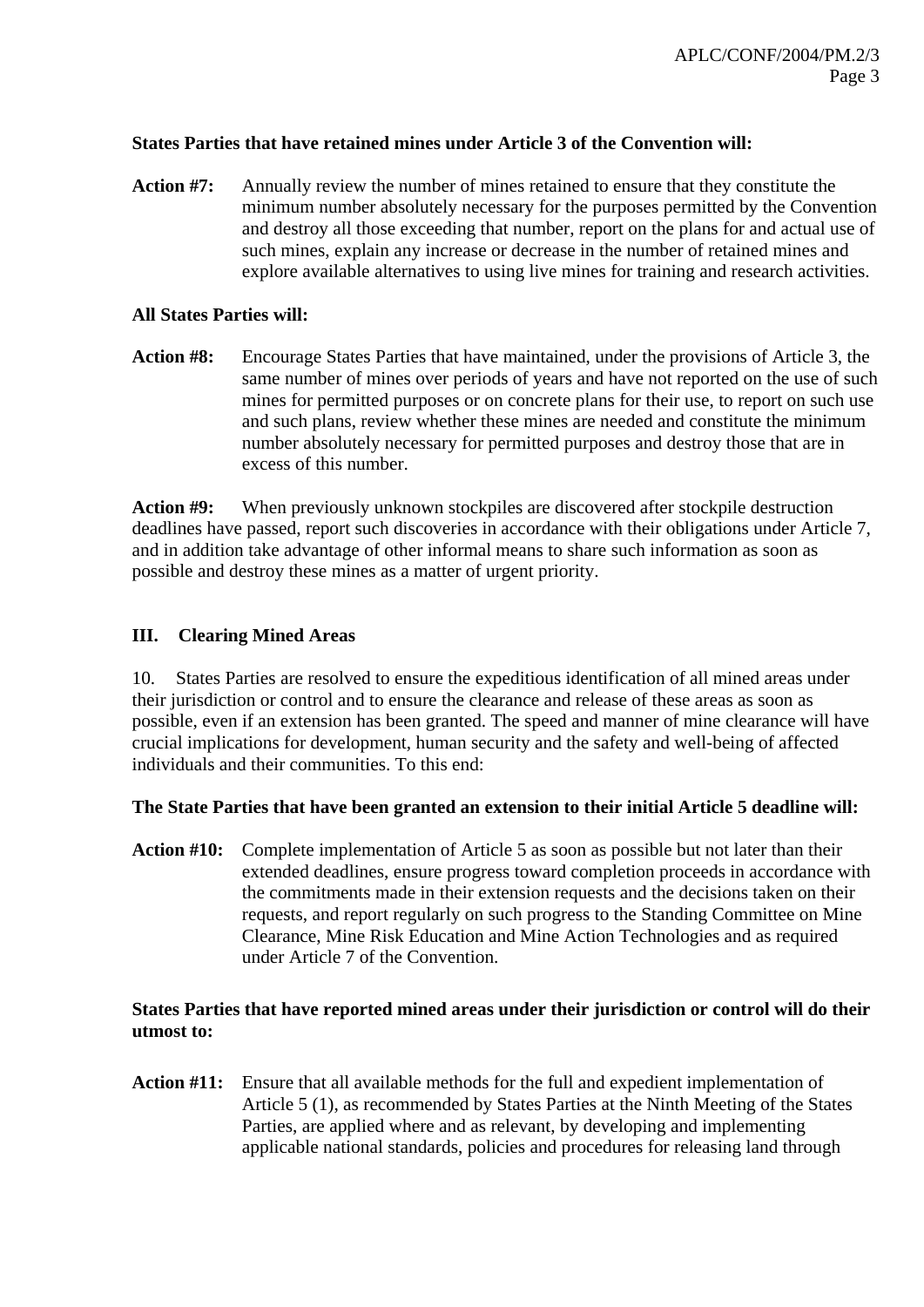technical and non-technical means that are accountable and acceptable to local communities, including through the involvement of women and men in the acceptance process.

- **Action #12:** Take full national ownership of their Article 5 obligations by developing, implementing and regularly reviewing national mine action strategies and associated policies, plans, budget policies and legal frameworks, and inform the Standing Committee on Mine Clearance, Mine Risk Education and Mine Action Technologies on their implementation.
- **Action #13:** Identify, if they have not yet done so, the precise perimeters of locations, to the extent possible*,* of all areas under their jurisdiction or control in which anti-personnel mines are known or are suspected to be emplaced, report this information as required by Article 7, no later than the Tenth Meeting of the States Parties, and incorporate the information into national action plans and relevant broader development and reconstruction plans.
- **Action #14:** Provide annually, in accordance with Article 7, precise information on the number, location and size of mined areas, plans to clear or otherwise release these areas and indications of the technical or non-technical means utilised.
- **Action #15:** Provide access to all mined areas where access may be difficult or contested, including border areas, without prejudice to potential border delimitation, to ensure that clearance can proceed as soon as possible, making use of the good offices of Presidents of Meetings of the States Parties or Review Conferences or other third parties.
- **Action #16:** If exceptional circumstances necessitate, request an initial extension of their deadlines for completing implementation of Article 5, paragraph 1 in order to obtain clarity regarding the remaining challenge, produce a detailed plan for Article 5 compliance and subsequently submit a second extension request based on that plan.
- **Action #17:** When developing requests for extensions of deadlines for completing implementation of Article 5, paragraph 1, utilise the opportunity for informal dialogue with the President, Co-Chairs and Co-Rapporteurs prior to formal submission of the request.
- **Action #18:** Provide mine risk reduction and education programmes to communities at risk that are in coherence with national standards and the International Mine Action Standards, age-appropriate and gender-sensitive, tailored to their needs, and integrated into education systems, mine action, relief and development activities.
- **Action #19:** Involve and include affected local communities and survivors and all relevant national and international actors in mine action coordination at all relevant levels.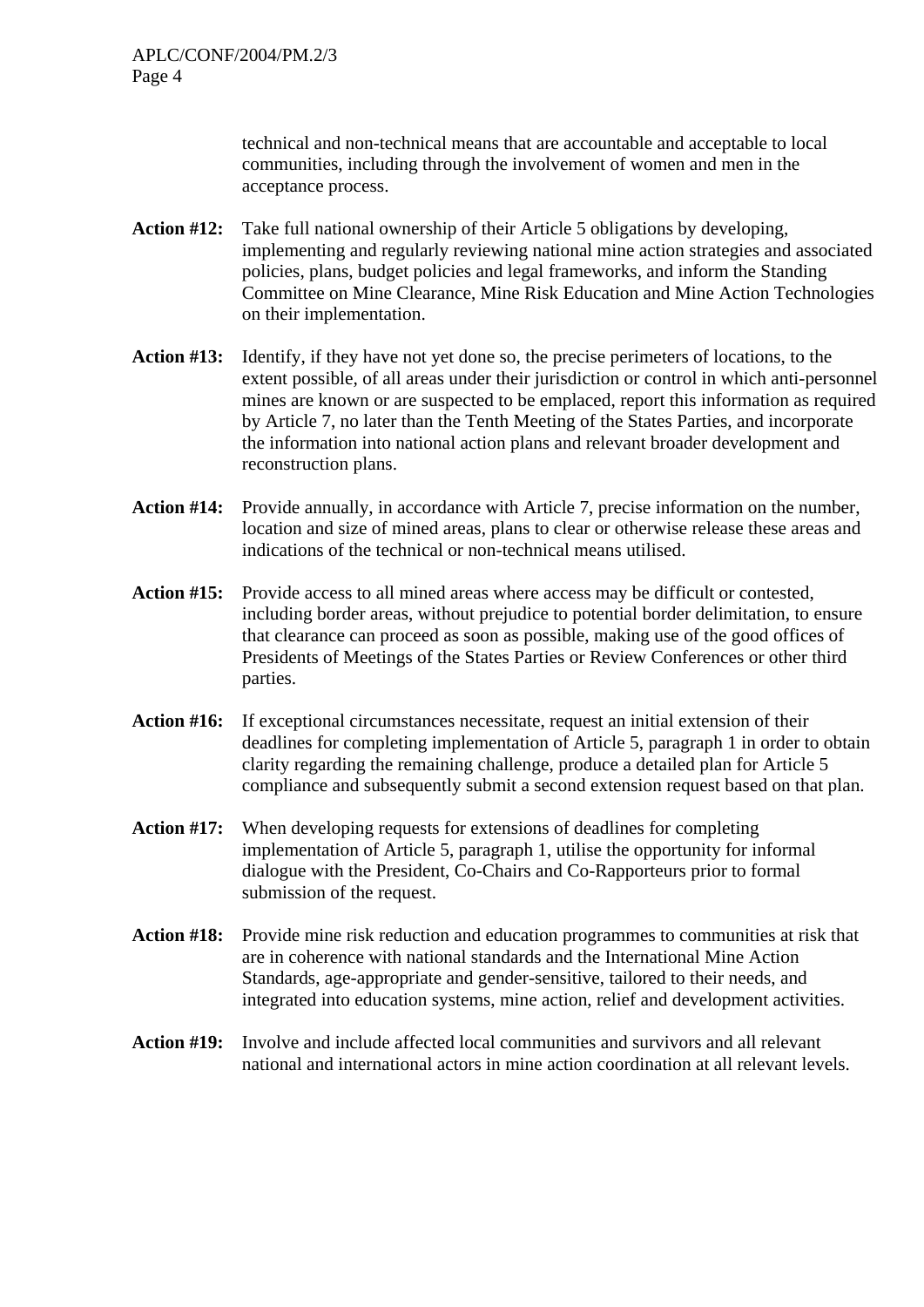# **All States Parties will:**

**Action #20:** When previously unknown mined areas are discovered after deadlines have passed, report such discoveries in accordance with their obligations under Article 7, take advantage of other informal means to share such information and destroy the mines in these areas as a matter of urgent priority.

## **IV. Assisting the Victims**

11. The full and effective participation and inclusion of mine survivors, and the families of those killed or injured, in the social, cultural, economic and political life of their communities is the ultimate aim and principal focus of the States Parties' victim assistance efforts. The pursuit of this aim calls for a process with specific objectives for all aspects of victim assistance that is integrated into broader frameworks, such as disability, development and human rights, to ensure that high standards are met, that services are available and accessible, and that rights are guaranteed.

12. To enhance victim assistance efforts, States Parties, particularly those accountable to and responsible for the well-being of significant numbers of landmine victims, will do their utmost to:

- **Action #21:** Ensure that those injured by landmines become survivors, including through strengthening emergency medical capabilities, particularly in rural and in remote areas.
- **Action #22:** Develop, if they have not yet done so, a comprehensive national plan of action that addresses all aspects of victim assistance with objectives that are specific, measureable, achievable, realistic, and time bound, ensuring that such a plan takes into account broader national policies, plans and legal frameworks that promote and guarantee the rights of landmine victims in accordance with the highest international standards, and thereafter implement, monitor and evaluate the implementation of such a plan.
- **Action #23:** Establish, if they have not yet done so, an inter-agency coordination mechanism for the development, implementation, and monitoring of appropriate national policies, plans and legal frameworks, involving the full and active participation of landmine survivors and other relevant stakeholders, and ensuring that the entity is assigned primary responsibility for overseeing this coordination and has the authority and resources to carry out its task.
- **Action #24:** Enhance the collection of appropriate data to develop, implement, monitor and evaluate the implementation of relevant national policies, plans and legal frameworks, and link such data with national injury surveillance and other relevant data collection systems.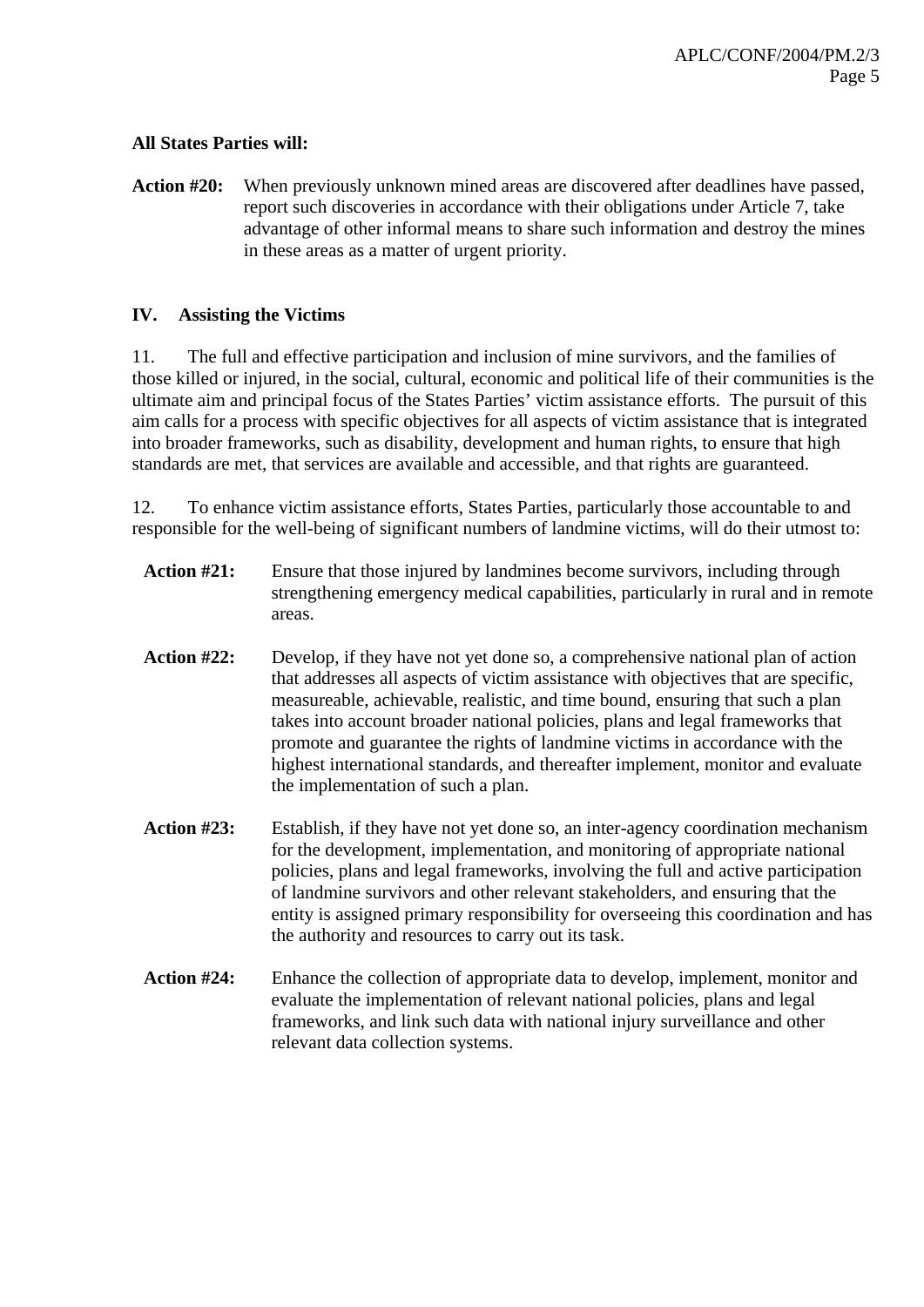- Action #25: Integrate victim assistance into development and poverty reduction strategies, ensuring that appropriate services are available to facilitate the full and active participation of landmine victims on an equal basis with others.
- **Action #26:** Ensure that capacity building and training plans are developed and implemented to promote high quality standards and availability of age-appropriate and gendersensitive services in all components of victim assistance, and enhance the capacity of both women and men and national institutions charged with implementing national policies, plans and legal frameworks, including through the provision of adequate resources.
- **Action #27:** Increase accessibility of both female and male landmine victims to quality services and to overcome physical, social, cultural, economic and political barriers, with a particular focus on rural and remote areas.
- **Action #28:** Ensure the continued involvement and effective contribution in all relevant Convention-related activities by health, rehabilitation, social services, employment, gender and disability rights experts and landmine survivors, inter alia by encouraging the inclusion of such individuals on their delegations, particularly on the part of those State Parties responsible for the greatest number of landmine victims and relevant organisations.
- **Action #29:** Enhance monitoring on progress in the achievement of victim assistance goals in the 2010-2014 period by affording relevant States Parties the opportunity to report to all States Parties on the status of their victim assistance efforts, including resources allocated to implementation and challenges in achieving their objectives, to promote transparency and accountability, and encouraging States Parties in a position to do so to also report on how they are responding to such challenges.

# **V. International Cooperation and Assistance for achieving the Convention's aims**

13. States Parties recognize that fulfilling their obligations will require sustained substantial political, financial and material commitments, provided both through national commitments and international, regional and bilateral cooperation and assistance, in accordance with the obligations under Article 6 (3) and 6 (4). To this end:

### **States Parties with obligations to destroy stockpiled mines, identify and clear mined areas, and assist mine victims, will:**

**Action #30:** Without delay, and no later than the Tenth Meeting of the States Parties, develop or update national plans as well as map the national resources available to meet their obligations and the needs for international cooperation and assistance.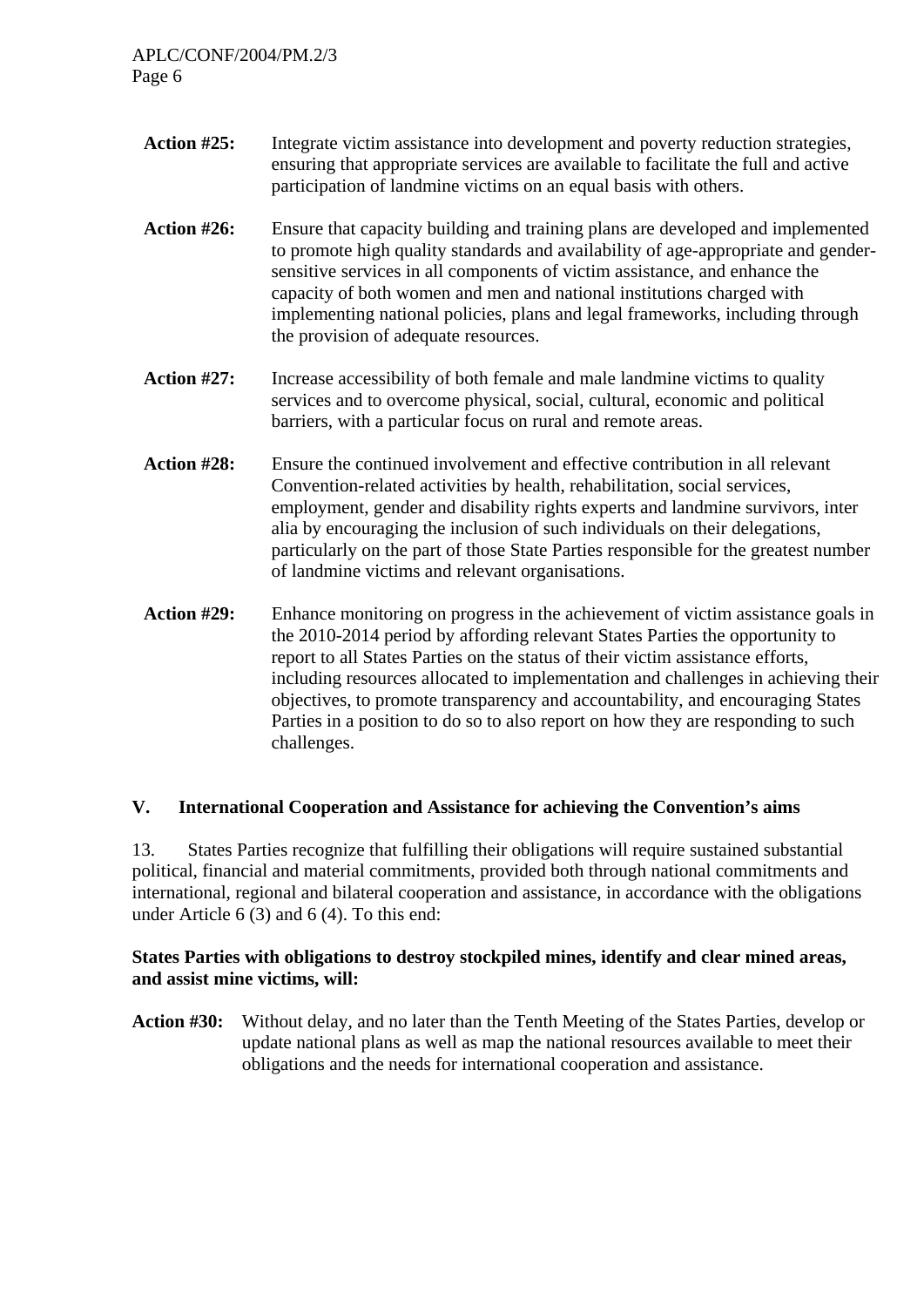- **Action #31:** Make their needs known to other States Parties and relevant organisations if they require financial, technical or other forms of international cooperation and assistance to meet obligations under the Convention, and identify these activities as a priority in relevant development goals and strategies.
- **Action #32:** Promote technical cooperation, information exchange good practices and other forms of mutual assistance with other affected States Parties to take advantage of the knowledge and expertise acquired in the course of fulfilling their obligations.

### **States Parties in a position to do so will:**

- **Action #33:** Act upon their obligations under Article 6 (3) and 6 (4) to promptly assist States Parties that have communicated needs for support for stockpile destruction, mine clearance, mine risk education and victim assistance, responding to the priorities for assistance as articulated by mine-affected States Parties themselves in their national plans and ensuring the continuity and sustainability of resource commitments.
- **Action #34:** Support specialised mine action programmes, providing where possible multi-year funding to facilitate long-term planning of mine action and victim assistance programmes, under national management and ownership, paying particular attention to the specific needs and circumstances of the least developed States Parties, and ensuring that mine action remains a high priority, including in broader humanitarian and development assistance programmes.
- **Action #35:** In the spirit of the Convention's aims, endeavour to continue supporting States Parties that have completed their Article 5 obligations, in their efforts to address other mine and explosive ordnance problems that continue to pose a threat to the civilian population.
- **Action #36:** Ensure that international cooperation and assistance, including development cooperation, is age-appropriate and gender-sensitive and inclusive of, and accessible to, persons with disabilities, including landmine survivors.
- **Action #37:** Continue to support, as appropriate, mine action to assist affected populations in areas where armed non-state actors operate.

### **All States Parties will:**

- **Action #38:** Ensure that mine action activities of the United Nations, national and international non-governmental organizations and other actors, where relevant, are incorporated into national mine action planning frameworks and are consistent with national priorities.
- **Action #39:** Develop and promote regional cooperation in sharing and effectively using national experiences and good practices, resources, technology and expertise in stockpile destruction, mine clearance and in addressing the rights and needs of landmine victims and other persons with disabilities, to implement the Convention and to engage the cooperation of regional organizations.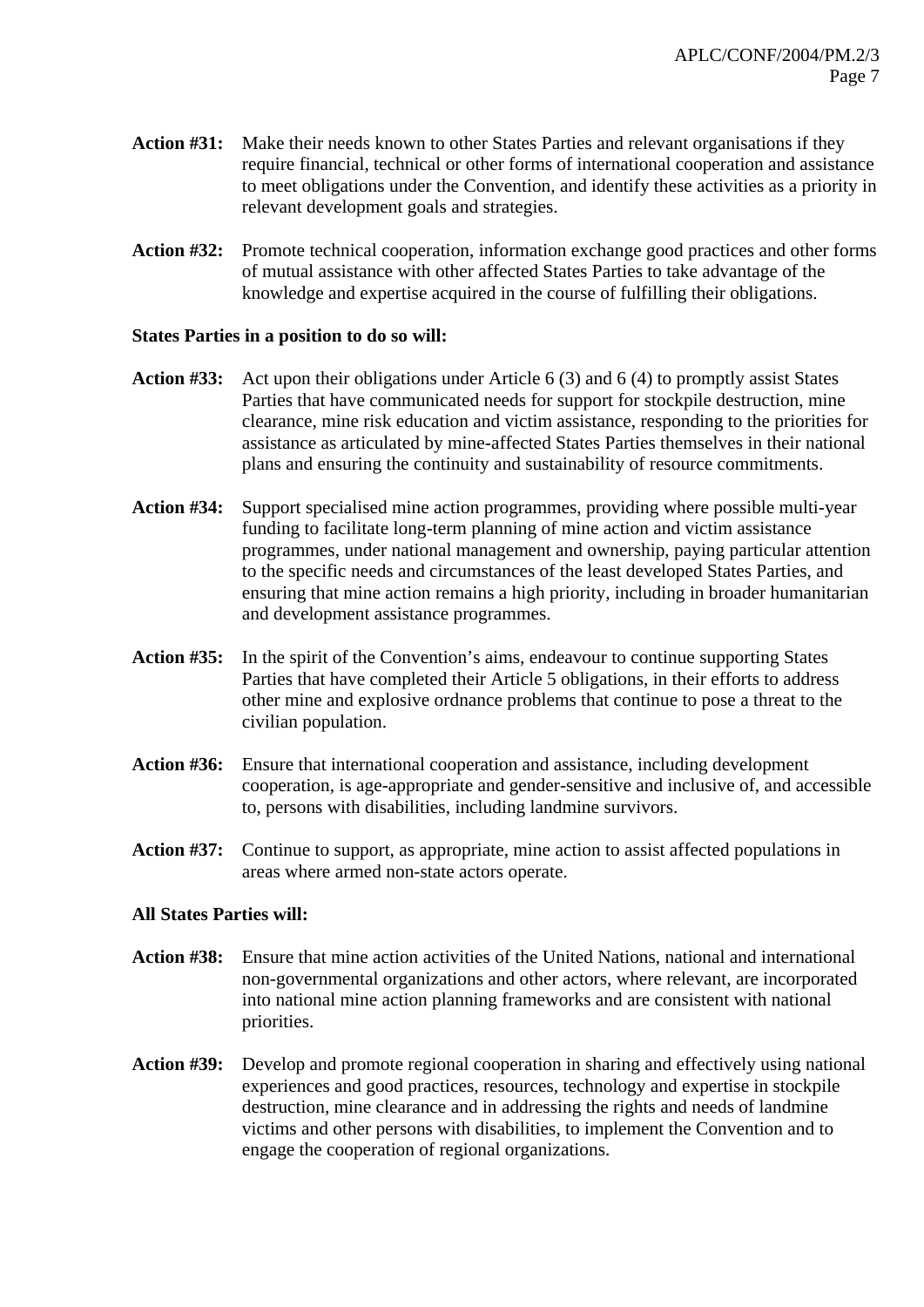- **Action #40:** Strengthen the partnerships between affected and non-affected States Parties and among affected States Parties to identify and mobilise new technical, material and financial sources of support for activities to implement the Convention.
- **Action #41:** Contribute to further development of the International Mine Action Standards to be used as a frame of reference to establish national standards and operational procedures for addressing mine and other explosive ordnance contamination.
- **Action #42:** In recognition of the pivotal role of mine action in meeting the UN Millennium Development Goals, continue to promote the inclusion of all mine action activities, with emphasis on clearance, mine risk education and assistance to all survivors and their affected families and communities, into ongoing development programmes.
- **Action #43:** Continue to promote the identification of mine action as a priority in local, national and international development actions, in cooperation with regional and international organizations and the international financial institutions.
- **Action #44:** Ensure cooperation among all relevant actors to improve national and international policies and development strategies, enhance effectiveness in mine action, reduce the need to rely on international personnel and ensure that assistance in mine action is based on appropriate surveys, needs analysis, age-appropriate and gender-sensitive strategies and cost-effective approaches.

### **VI. Additional actions essential to achieving the Convention's aims**

### *Compliance*

**Action #45:** All States Parties will, in case of alleged or known non-compliance with the Convention, act upon their obligations in Article 8, paragraph 1 of the Convention including by encouraging current and incoming Presidents of Meetings of the States Parties or Review Conferences and Co-Chairs of relevant Standing Committees to work together with the States Parties concerned to resolve the matter expeditiously in a manner consistent with Article 8 (1).

*Reporting and transparency* 

### **States Parties that have not submitted their initial Article 7 report will:**

**Action #46:** Immediately fulfil their obligation to initially submit and annually update Article 7 transparency reports.

# **All States Parties will:**

**Action #47:** Maximise and take full advantage of the flexibility of the Article 7 reporting process as a tool to assist in implementation, including through the reporting format's "Form J" to provide information on matters which may assist in the implementation process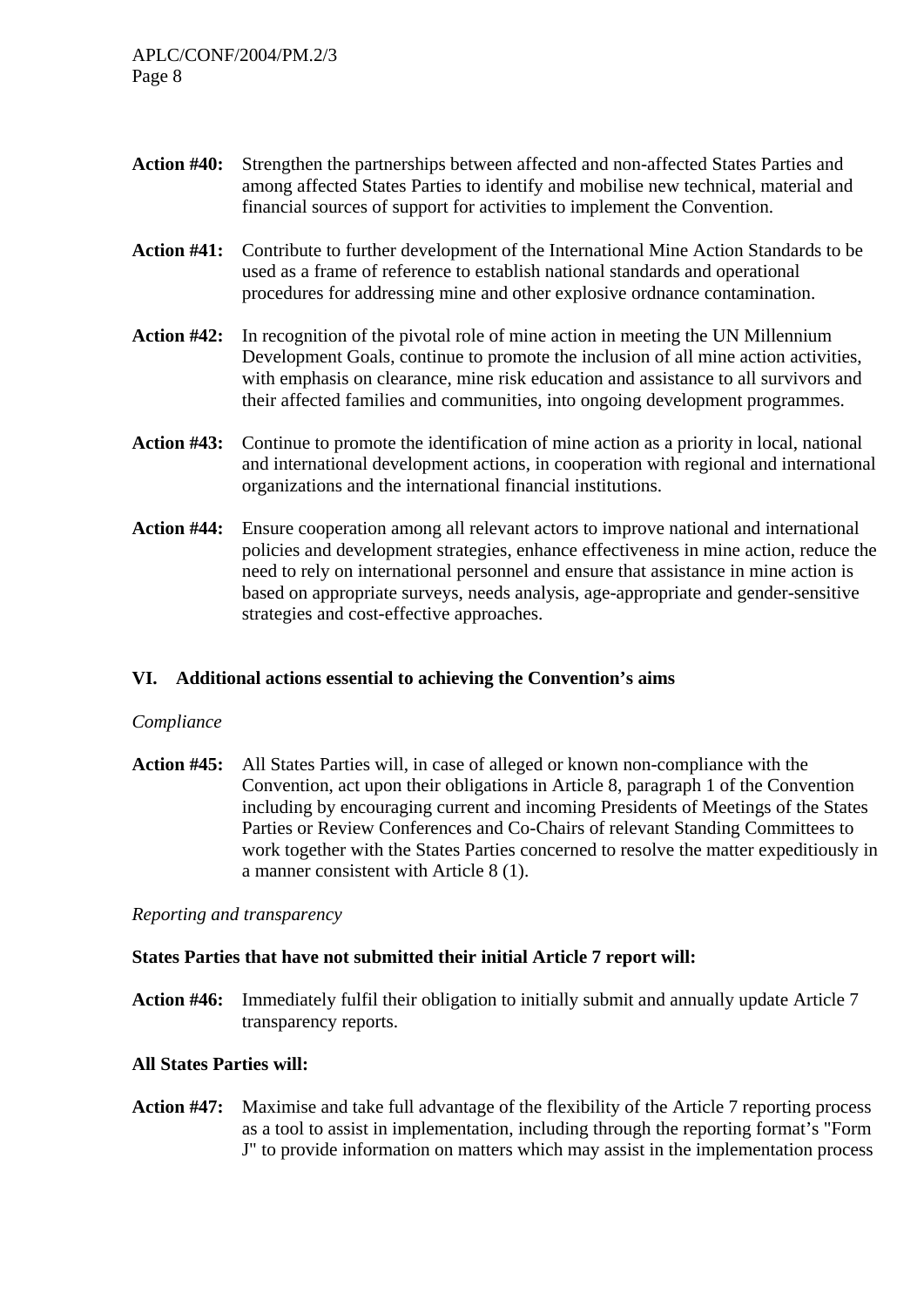and in resource mobilization, such as information on international cooperation and assistance, victim assistance efforts and needs and information on measures being taken to ensure gender sensitization in all aspects of mine action.

- **Action #48:** Exchange views and share their experiences in a cooperative and informal manner on the practical implementation of the provisions of the Convention, and continue to promote effective and consistent implementation of the Convention.
- **Action #49:** Encourage States not Parties, particularly those that have professed support for the humanitarian objectives of the Convention, to participate in the work of the Convention.

### *Accountability*

### **States Parties that have not developed national implementation measures will:**

**Action #50:** As a matter of urgency, develop and adopt legislative, administrative and other measures in accordance with Article 9, to fulfil their obligations under this Article and thereby contributing to full compliance with the Convention.

### **All States Parties will:**

- **Action #51:** Share information on implementing legislation and its application through reports made in accordance with Article 7 and the Intersessional Work Programme.
- **Action #52:** Recognize that when armed non-state actors operate in areas under States Parties' jurisdiction or control, such non-state actors will be held accountable for violations of the Convention in accordance with national measures taken under Article 9.

### *Implementation partnerships and support*

### **All States Parties will**

- **Action #53:** Recognize and further encourage the full participation in and contribution to the implementation of the Convention by the United Nations, the International Committee of the Red Cross, other international and regional organizations, the International Campaign to Ban Landmines, landmine survivors and their organizations, and other civil society organizations.
- **Action #54:** Support the efforts of the President and the Coordinating Committee to ensure effective and transparent preparations and conduct of meetings of the Convention.
- **Action #55:** Recognize the essential role of the Implementation Support Unit, hosted by the Geneva International Centre for Humanitarian Demining, in implementing the Convention, including by preparing the meetings of the Standing Committees, the Meetings of the States Parties, supporting the President and the Coordinating Committee, and by administering the Sponsorship Programme.